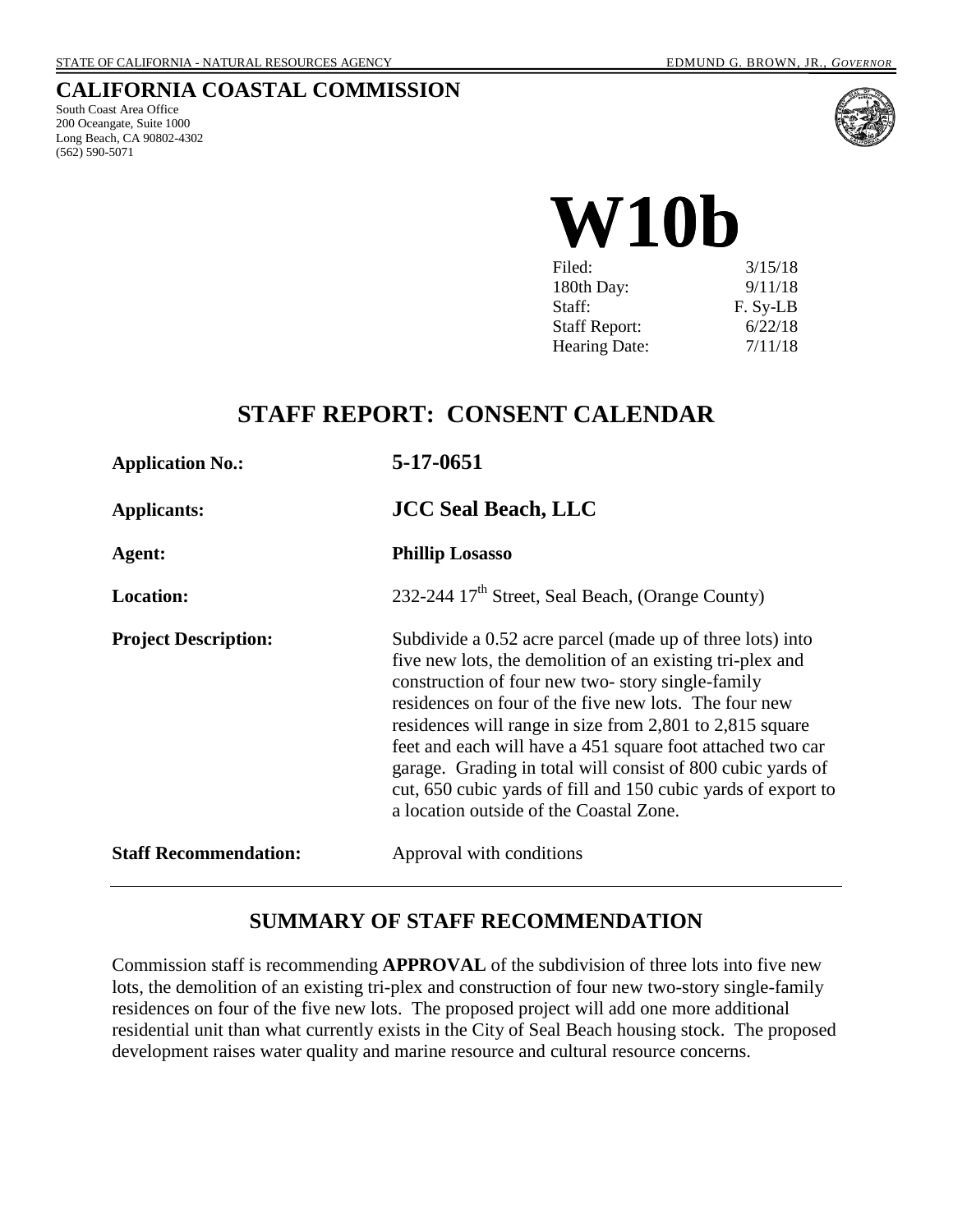#### 5-17-0651 (JCC Seal Beach, LLC)

During construction and post construction, the proposed project has potential for adverse impacts to water quality and marine resources. Therefore, as a result, two special conditions address and minimize impacts to water quality and marine resources as follows: **Special Condition No. 1** outlines construction-related requirements to provide for the safe storage of construction materials and the safe disposal of construction debris; and **Special Condition No. 2** imposes landscape controls that require that all vegetated landscaped areas shall only consist of native plants or non-native drought tolerant plants, which are non-invasive.

Although no cultural resources were found on the site, the site is near areas where archaeological resources have been found and there is potential for archaeological resources to be found in the ground on the site since the only development on a portion of the lot was the placement of former railroad tracks on the surface. Therefore, the Commission imposes **Special Condition No. 3**, which requires the applicant to submit an archaeological monitoring plan.

While the proposed project raises major issues, conditions have been imposed in order to minimize potential adverse impacts from the development consistent with the Coastal Act.

Section 30600(c) of the Coastal Act provides for the issuance of coastal development permits directly by the Commission in regions where the local government having jurisdiction does not have a certified Local Coastal Program. The City of Seal Beach does not have a certified Local Coastal Program. Therefore, the Coastal Commission is the permit issuing entity and the standard of review is Chapter 3 of the Coastal Act.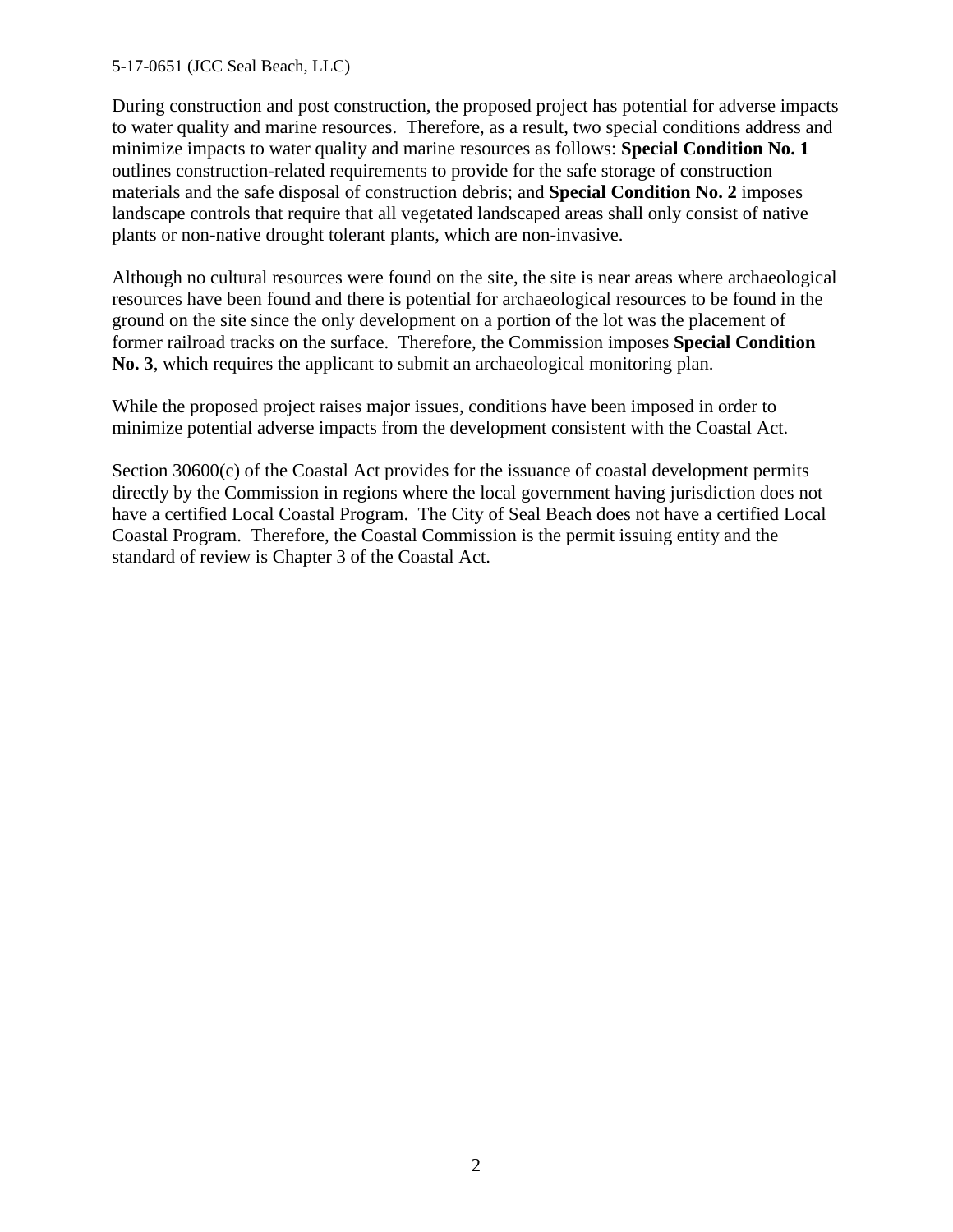# **TABLE OF CONTENTS**

### **APPENDICES**

[Appendix A – Substantive File Documents](#page-11-0) [Appendix B – Cultural Resources Significance Testing Plan Procedures](#page-12-0)

### **EXHIBITS**

[Exhibit No. 1 – Location Map](https://documents.coastal.ca.gov/reports/2018/7/w10b/w10b-7-2018-exhibits.pdf) [Exhibit No. 2 – Site Plan](https://documents.coastal.ca.gov/reports/2018/7/w10b/w10b-7-2018-exhibits.pdf) [Exhibit No. 3 – Floor and Elevation Plans](https://documents.coastal.ca.gov/reports/2018/7/w10b/w10b-7-2018-exhibits.pdf) [Exhibit No. 4 – Grading and Drainage Plan](https://documents.coastal.ca.gov/reports/2018/7/w10b/w10b-7-2018-exhibits.pdf) [Exhibit No. 5 – Tentative Tract Map No. 17925](https://documents.coastal.ca.gov/reports/2018/7/w10b/w10b-7-2018-exhibits.pdf)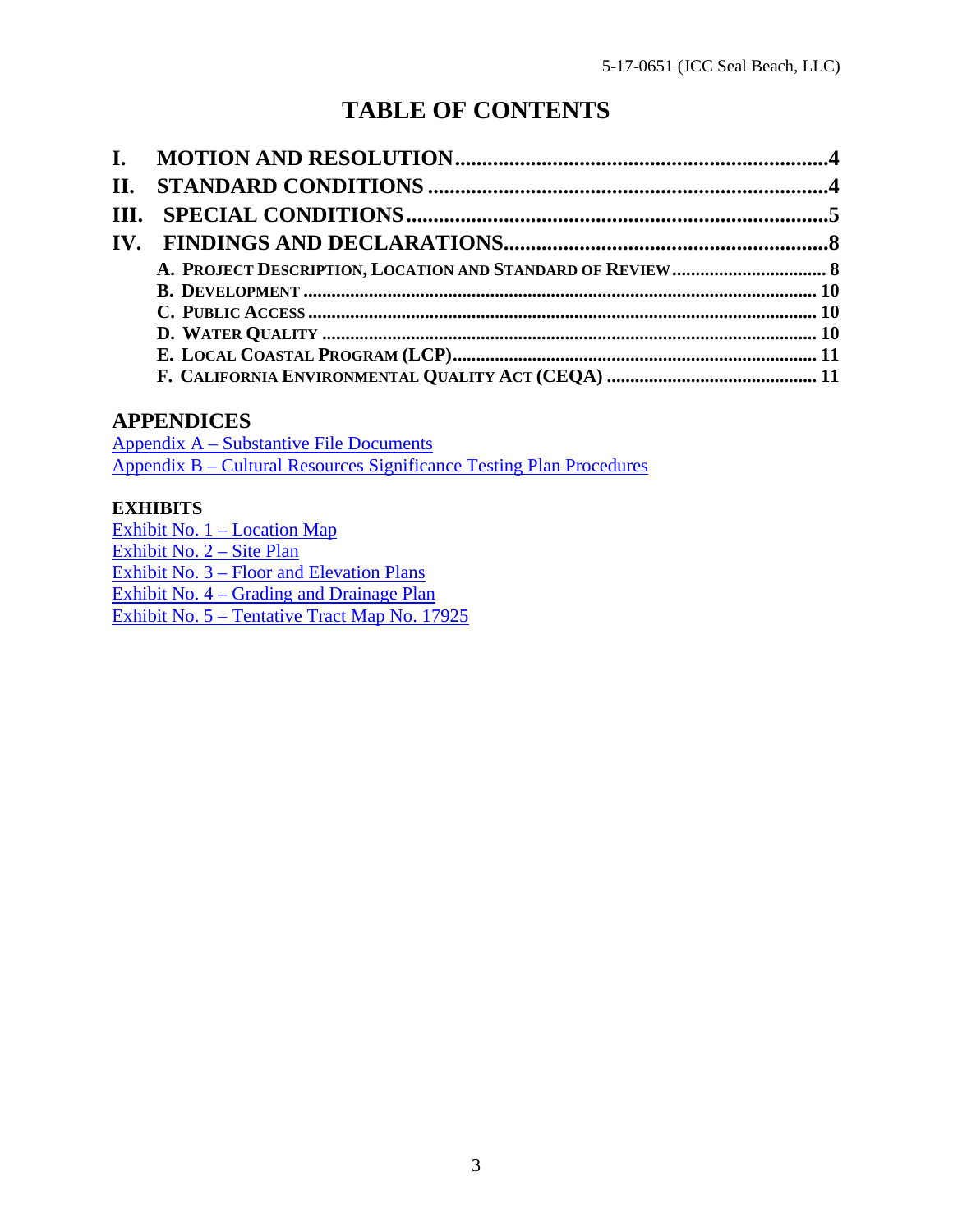### <span id="page-3-0"></span>**I. MOTION AND RESOLUTION**

#### **Motion:**

*I move that the Commission approve the Coastal Development Permit applications included on the consent calendar in accordance with the staff recommendations.*

Staff recommends a **YES** vote. Passage of this motion will result in approval of all the permits included on the consent calendar. The motion passes only by affirmative vote of a majority of the Commissioners present.

#### **Resolution**:

*The Commission hereby approves Coastal Development Permit Application No. 5-17-0651 for the proposed development and adopts the findings set forth below on grounds that the development as conditioned will be in conformity with the policies of Chapter 3 of the Coastal Act and will not prejudice the ability of the local government having jurisdiction over the area to prepare a Local Coastal Program conforming to the provisions of Chapter 3. Approval of the permit complies with the California Environmental Quality Act because either 1) feasible mitigation measures and/or alternatives have been incorporated to substantially lessen any significant adverse effects of the development on the environment, or 2) there are no further feasible mitigation measures or alternatives that would substantially lessen any significant adverse impacts of the development on the environment.* 

## <span id="page-3-1"></span>**II. STANDARD CONDITIONS**

This permit is granted subject to the following standard conditions:

- **1. Notice of Receipt and Acknowledgment**. The permit is not valid and development shall not commence until a copy of the permit, signed by the permittee or authorized agent, acknowledging receipt of the permit and acceptance of the terms and conditions, is returned to the Commission office.
- **2. Expiration**. If development has not commenced, the permit will expire two years from the date on which the Commission voted on the application. Development shall be pursued in a diligent manner and completed in a reasonable period of time. Application for extension of the permit must be made prior to the expiration date.
- **3.** Interpretation. Any questions of intent or interpretation of any condition will be resolved by the Executive Director or the Commission.
- **4. Assignment**. The permit may be assigned to any qualified person, provided assignee files with the Commission an affidavit accepting all terms and conditions of the permit.
- **5. Terms and Conditions Run with the Land**. These terms and conditions shall be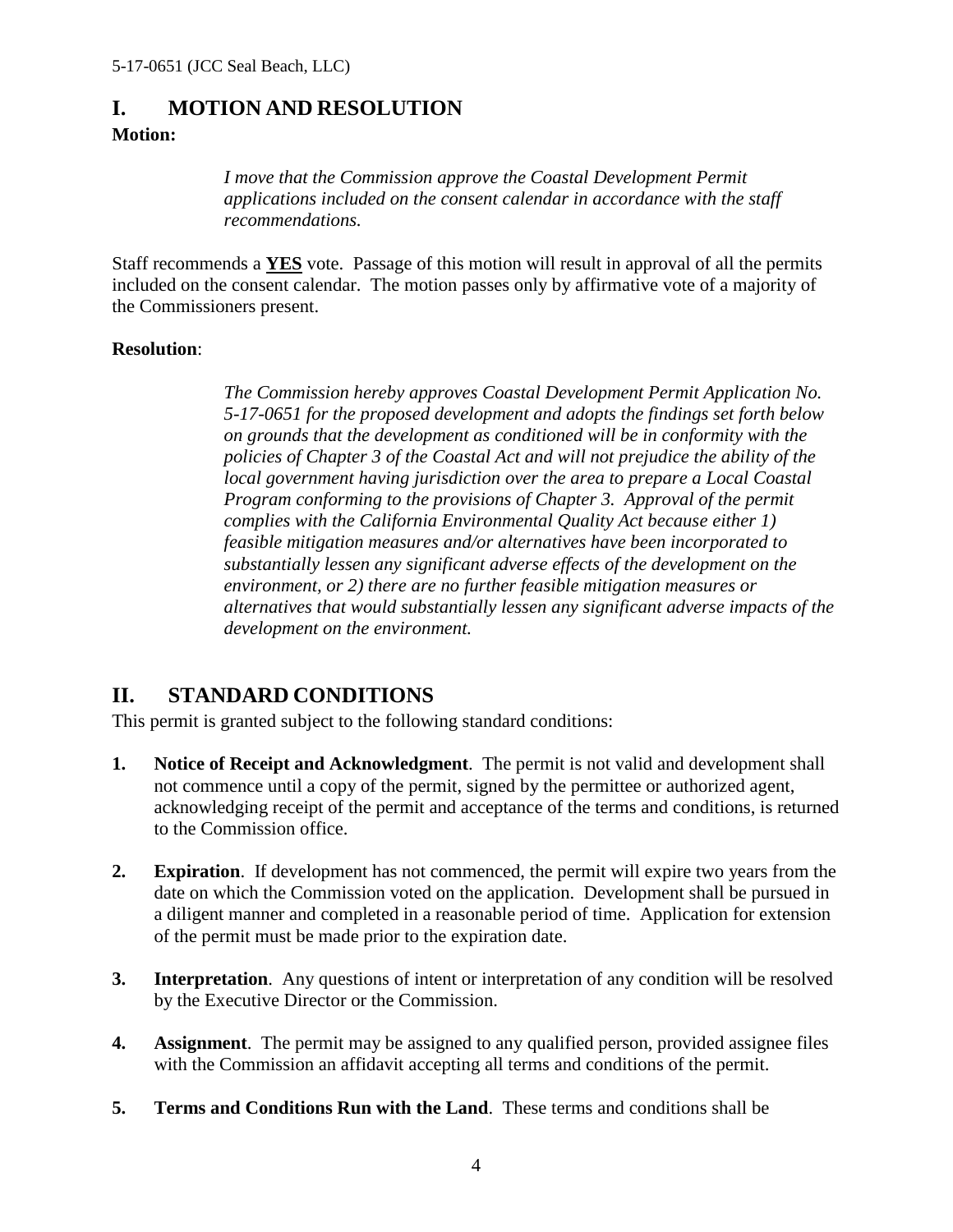perpetual, and it is the intention of the Commission and the permittee to bind all future owners and possessors of the subject property to the terms and conditions.

## <span id="page-4-0"></span>**III. SPECIAL CONDITIONS**

This permit is granted subject to the following special conditions:

- **1. Storage of Construction Materials, Mechanized Equipment and Removal of Construction Debris.** The permittee shall comply with the following construction-related requirements:
	- A. No demolition or construction materials, debris, or waste shall be placed or stored where it may enter sensitive habitat, receiving waters or a storm drain, or be subject to wave, wind, rain, or tidal erosion and dispersion;
	- B. No demolition or construction equipment, materials, or activity shall be placed in or occur in any location that would result in impacts to environmentally sensitive habitat areas, streams, wetlands or their buffers;
	- C. Any and all debris resulting from demolition or construction activities shall be removed from the project site within 24 hours of completion of the project;
	- D. Demolition or construction debris and sediment shall be removed from work areas each day that demolition or construction occurs to prevent the accumulation of sediment and other debris that may be discharged into coastal waters;
	- E. All trash and debris shall be disposed in the proper trash and recycling receptacles at the end of every construction day;
	- F. The applicant shall provide adequate disposal facilities for solid waste, including excess concrete, produced during demolition or construction;
	- G. Debris shall be disposed of at a legal disposal site or recycled at a recycling facility. If the disposal site is located in the Coastal Zone, a coastal development permit or an amendment to this permit shall be required before disposal can take place unless the Executive Director determines that no amendment or new permit is legally required;
	- H. All stock piles and construction materials shall be covered, enclosed on all sides, shall be located as far away as possible from drain inlets and any waterway, and shall not be stored in contact with the soil;
	- I. Machinery and equipment shall be maintained and washed in confined areas specifically designed to control runoff. Thinners or solvents shall not be discharged into sanitary or storm sewer systems;
	- J. The discharge of any hazardous materials into any receiving waters shall be prohibited;
	- K. Spill prevention and control measures shall be implemented to ensure the proper handling and storage of petroleum products and other construction materials. Measures shall include a designated fueling and vehicle maintenance area with appropriate berms and protection to prevent any spillage of gasoline or related petroleum products or contact with runoff. The area shall be located as far away from the receiving waters and storm drain inlets as possible;
	- L. Best Management Practices (BMPs) and Good Housekeeping Practices (GHPs) designed to prevent spillage and/or runoff of demolition or construction-related materials, and to contain sediment or contaminants associated with demolition or construction activity, shall be implemented prior to the on-set of such activity; and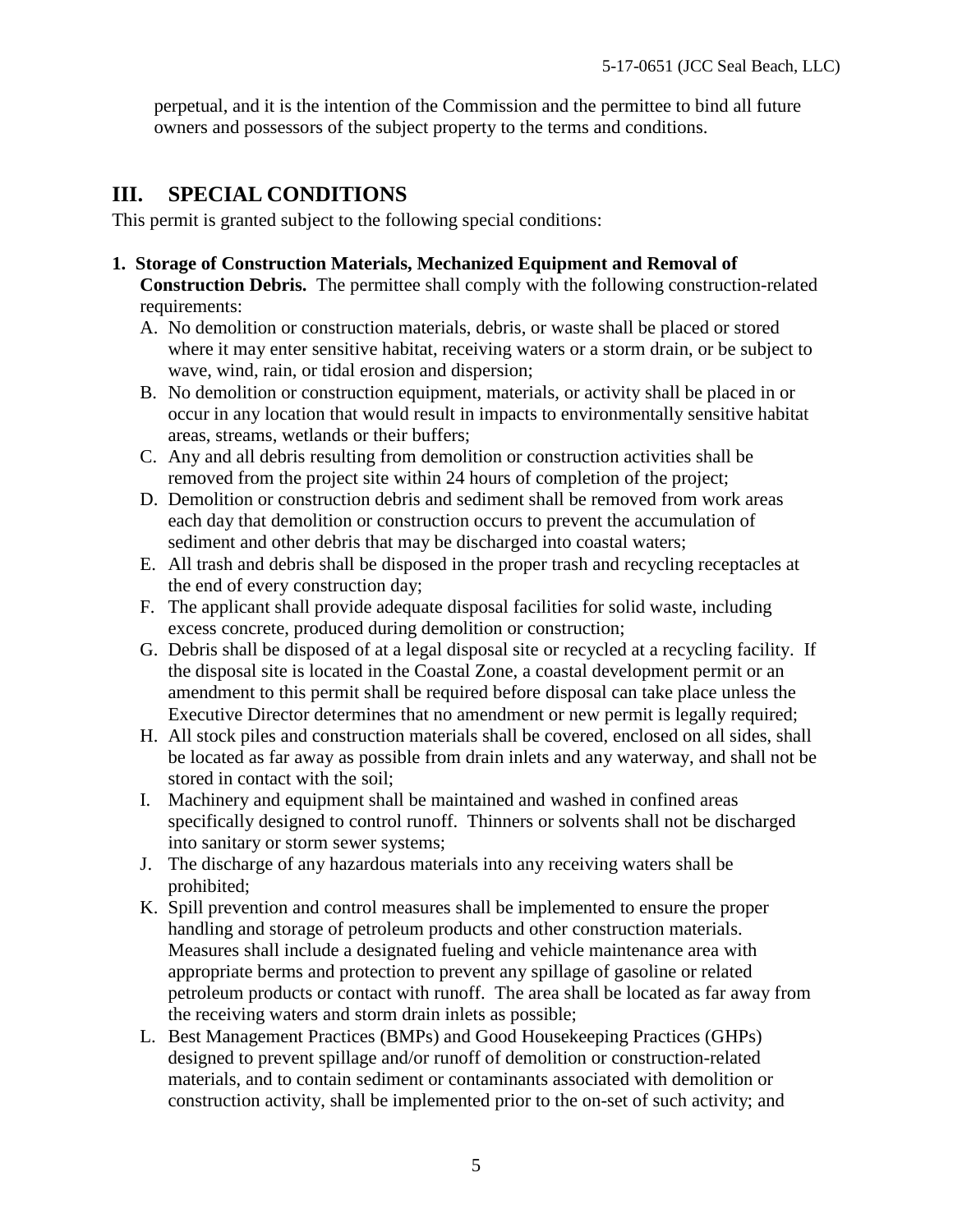- M. All BMPs shall be maintained in a functional condition throughout the duration of construction activity.
- **2. Landscaping-Drought Tolerant, Non-Invasive Plants.** Vegetated landscaped areas shall only consist of native plants or non-native drought tolerant plants, which are non-invasive. No plant species listed as problematic and/or invasive by the California Native Plant Society [\(http://www.CNPS.org/\)](http://www.cnps.org/), the California Invasive Plant Council (formerly the California Exotic Pest Plant Council) [\(http://www.cal-ipc.org/\)](http://www.cal-ipc.org/), or as may be identified from time to time by the State of California shall be employed or allowed to naturalize or persist on the site. No plant species listed as a "noxious weed" by the State of California or the U.S. Federal Government shall be utilized within the property. All plants shall be low water use plants as identified by California Department of Water Resources (See:

[http://www.water.ca.gov/wateruseefficiency/docs/wucols00.pdf\)](http://www.water.ca.gov/wateruseefficiency/docs/wucols00.pdf). Use of reclaimed water for irrigation is encouraged. If potable water is used for irrigation only drip or micro spray irrigation systems may be used. Other water conservation measures shall also be considered, such as use of weather based irrigation controllers.

#### **3. Cultural Resource Treatment and Monitoring Plan.**

- A. PRIOR TO ISSUANCE OF THE COASTAL DEVELOPMENT PERMIT, the applicant shall submit for the review and approval of the Executive Director an archeological/cultural resources monitoring plan prepared by a qualified professional, which shall incorporate the following measures and procedures:
	- i. The monitoring plan shall ensure that any prehistoric archaeological or paleontological or Native American cultural resources that are present on the site and could be impacted by the approved development will be identified so that a plan for their protection can be developed. To this end, the cultural resources monitoring plan shall require that archaeological and Native American monitors be present during all grading operations and subsurface construction activity that has the potential to impact cultural resources.
	- ii. There shall be at least one pre-grading conference with the project manager and grading contractor at the project site in order to discuss the potential for the discovery of archaeological/cultural or paleontological resources.
	- iii. Archaeological monitor(s) qualified by the California Office of Historic Preservation (OHP) standards, Native American monitor(s) with documented ancestral ties to the area appointed consistent with the standards of the Native American Heritage Commission (NAHC), and the Native American most likely descendent (MLD) when State Law mandates identification of a MLD, shall monitor all project grading and subsurface construction activity (such as trenching for utilities) that has the potential to impact cultural resources, as required in the approved cultural resources monitoring plan required above.
	- iv. The permittee shall provide sufficient archeological and Native American monitors to assure that all project grading and subsurface construction activities that has any potential to uncover or otherwise disturb cultural deposits is monitored at all times.
	- v. If any archaeological or paleontological, i.e. cultural deposits, are discovered, including but not limited to skeletal remains and grave-related artifacts, artifacts of traditional cultural, religious or spiritual sites, or any other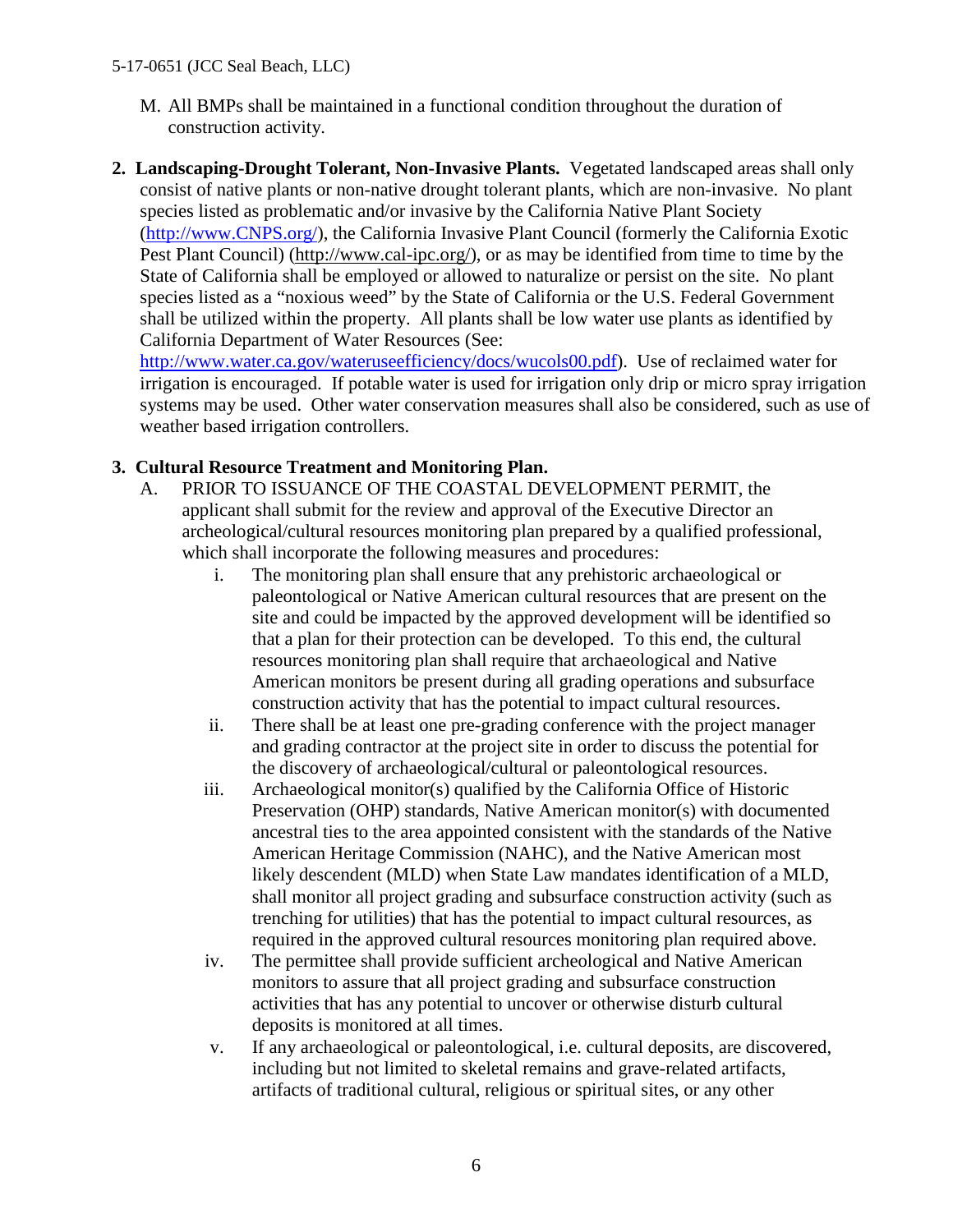artifacts, all construction shall cease within at least 50 feet of the discovery, and the permittee shall carry out significance testing of said deposits in accordance with the attached "Cultural Resources Significance Testing Plan Procedures" (Appendix B). The permittee shall report all significance testing results and analysis to the Executive Director for a determination of whether the deposits are significant.

B. If the Executive Director determines that the discovery is significant, the permittee shall follow the procedures in Appendix B to determine if an amendment to this permit is required. If an amendment to this CDP is required, development within at least 50 feet of the discovery shall not recommence until an amendment is approved, and then only in compliance with the provisions of such amendment.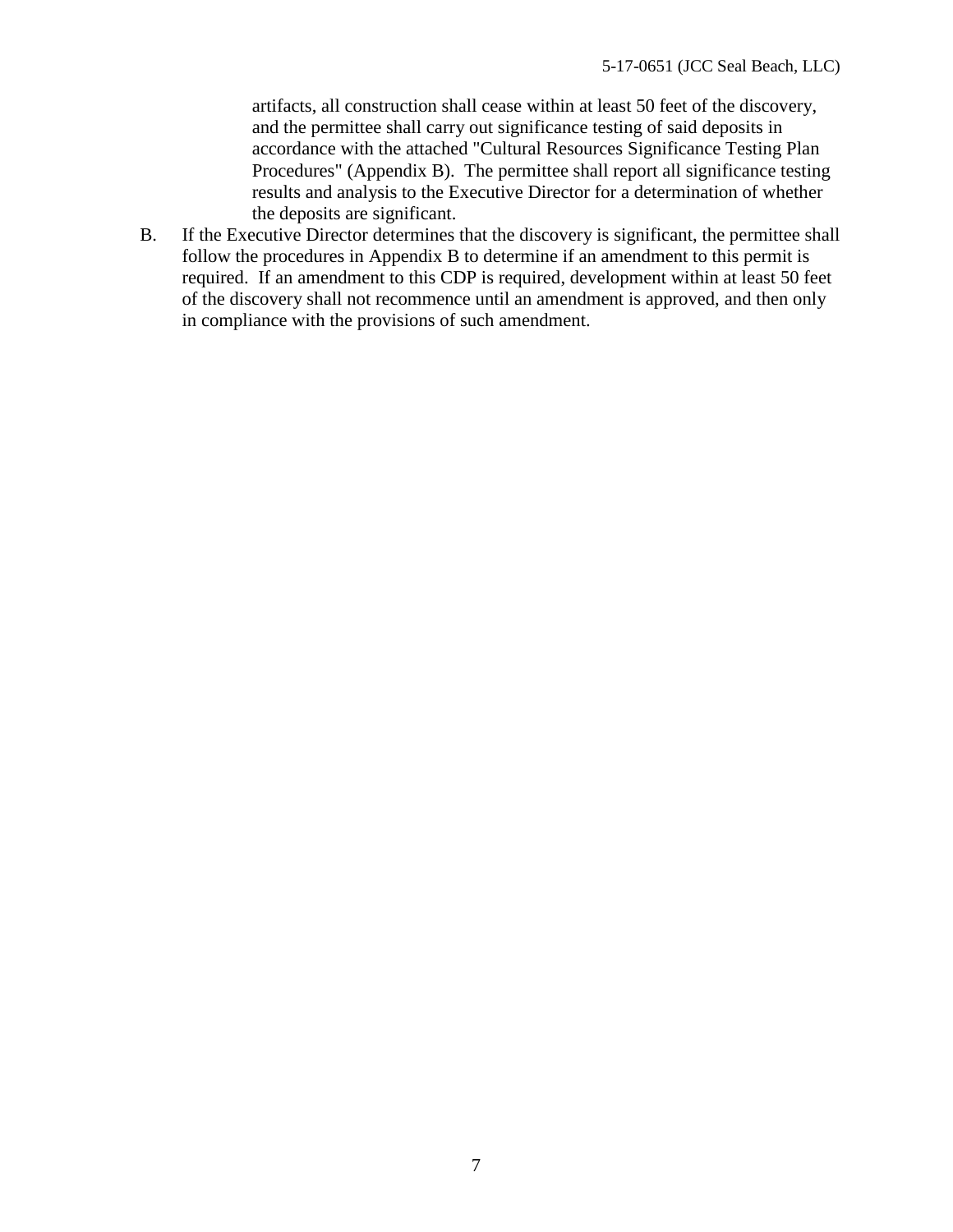## <span id="page-7-0"></span>**IV. FINDINGS AND DECLARATIONS**

#### <span id="page-7-1"></span>**A. PROJECT DESCRIPTION, LOCATION AND STANDARD OF REVIEW**

The applicant proposes to subdivide a 0.52 acre parcel (made up of three legal lots: APN 199- 062-23, APN 199-062-24 and APN 199-062-25) into five new rectangular lots (four, 28-foot x 100-foot lots and one, 113-foot x 100-foot lot) through Tentative Tract Map No. 17925; demolish an existing tri-plex and construct four new two-story single-family residences on each of the four new developable, 28-foot x 100-foot lots. The four new residences will range in size from 2,801 to 2,815 square feet and each will have a 451 square foot attached two car garage. The foundation system for the new residences will consist of slab on grade with conventional spread footings. Grading in total will consist of 800 cubic yards of cut, 650 cubic yards of fill and 150 cubic yards of export to a location outside of the Coastal Zone (**[Exhibit No. 2-5](https://documents.coastal.ca.gov/reports/2018/7/w10b/w10b-7-2018-exhibits.pdf)**). The proposed 113-foot x 100-foot lot has an existing single-family residential development located on it. No work is proposed on this lot except for revising the location of the western property line through the proposed Tentative Tract Map No. 17925. All five of the new parcels will have vehicular access from the rear alley. An existing curb cut on  $17<sup>th</sup>$  Street will be filled in and will be available for on-street public parking.

The project site consists of three inland lots not located between the first public road and the sea at 232-244  $17<sup>th</sup>$  Street within the Old Town area of the City of Seal Beach, Orange County (**[Exhibit No. 1](https://documents.coastal.ca.gov/reports/2018/7/w10b/w10b-7-2018-exhibits.pdf)**). The northern lot is currently developed with an existing single-family residence and the southerly lot is currently developed with a tri-plex. A third lot which is vacant and formerly railroad property, but is now currently owned by the applicant, separates these two lots. The lots in total comprise approximately 11,248 square feet and are currently zoned as Residential High Density in the City of Seal Beach Zoning Code (not certified by the Commission). The proposed project is development within an existing urban residential area, located approximately a quarter mile north from the public beach.

The proposed project constitutes new development and must be constructed in a manner that protects water quality. The applicant has submitted a Water Quality Management Plan (WQMP) prepared for JCC Seal Beach, LLC dated October 13, 2017 that minimizes impacts to water quality the proposed project may have after construction. Each new residential lot will have onsite drainage directed to a Modular Wetlands storm water treatment vault, prior to discharge to the City storm drain system. Also to minimize erosion and prevent debris from being dispersed down the storm drain system leading to the ocean during construction, the Commission imposes **Special Condition No. 1**, which provides construction-related requirements to provide for the safe storage of construction materials and the safe disposal of construction debris.

The applicant has stated that landscaping is proposed. The placement of any vegetation that is considered to be invasive that could supplant native vegetation should not be allowed. Invasive plants have the potential to overcome native plants and spread quickly. Invasive plants are generally those identified by the California Invasive Plant Council (http://www.cal-ipc.org/) and California Native Plant Society (www.CNPS.org) in their publications. Furthermore, any plants in the landscape plan should only be drought tolerant to minimize the use of water (and preferably native to coastal Orange County). The term drought tolerant is equivalent to the terms 'low water use' and 'ultra low water use' as defined and used by "A Guide to Estimating Irrigation Water Needs of Landscape Plantings in California" prepared by University of California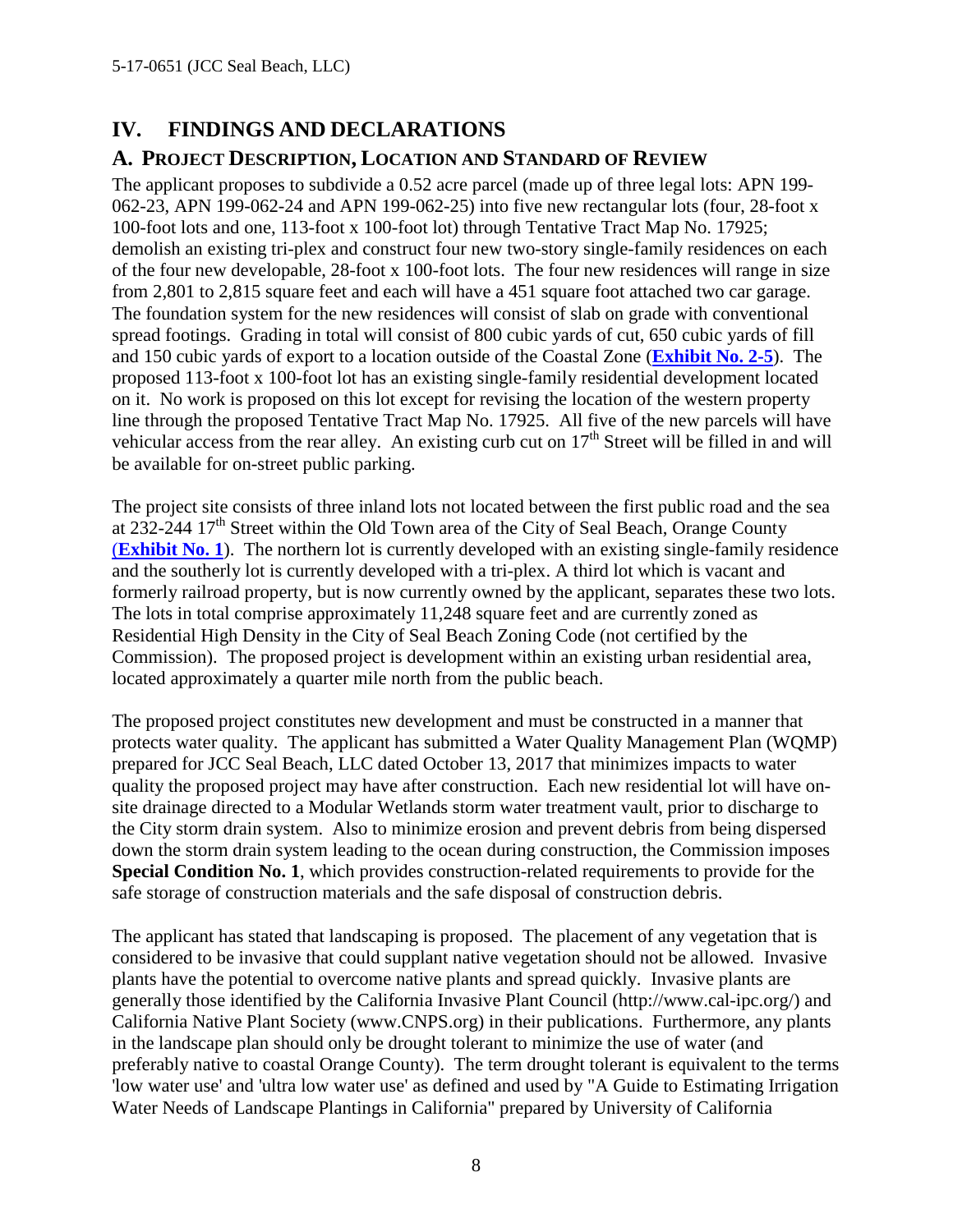Cooperative Extension and the California Department of Water Resources dated August 2000 available at [http://www.water.ca.gov/wateruseefficiency/docs/wucols00.pdf\)](http://www.water.ca.gov/wateruseefficiency/docs/wucols00.pdf).

The applicant has stated that landscaping will consist of California Native and water-wise landscaping. While the proposed landscaping consists of non-invasive and drought tolerant plants, future landscaping may not consists of such plants. Therefore in order to make sure that any onsite landscaping minimizes the use of water and the spread of invasive vegetation, the Commission imposes **Special Condition No. 2**, which imposes landscape controls that require that all vegetated landscaped areas shall only consist of native plants or non-native drought tolerant plants, which are non-invasive.

The proposed project will not have an adverse effect on public access. Vertical public access to the beach is available approximately a quarter mile south of the project site at the Dolphin Avenue, street end. The proposed development provides adequate parking based on the Commission's regularly used parking standard of two (2) parking spaces per individual dwelling unit. Also, an existing curb cut on 17th Street will be filled in, which will provide an additional on-street public parking space.

The Initial Study and Mitigated Negative Declaration dated January 28, 2017 state that there were no recorded archeological sites in the project area, the Old Town area of Seal Beach. Furthermore, the document states that the site has been previously graded and developed with residential uses and is surrounded by existing residential uses. While no archaeological resources were found at the project site, resources were found approximately 1 mile northeast of the site on the Hellman Ranch Property and the Naval Weapons Station Property, and potentially further northeast on the Boeing property. In addition, on site there were previous railroad tracks on the surface within the approximately 70-foot wide railroad right of way that crosses the property, but there may have been no ground disturbance during their installation that would have provided an opportunity to identify archaeological resources in the ground. To ensure that any prehistoric, archaeological or paleontological cultural resources that may be present on the site and could be impacted by the proposed development receive proper protections, preferably avoidance, the Commission imposes **Special Condition No. 3**, which requires the applicant to submit an archaeological monitoring plan. The plan shall include provisions for both Professional Archeologists and Native American monitors to be present during soil disturbance.

As stated in the City's 2013-2021 Housing Element, the City examines any Coastal Zone development that entails demolition or conversion of residential units that are not categorically exempt from the California Environmental Quality Act (CEQA) as required under the California Government Code (§65588(d) pursuant to Section 65590 (The Mello Act)). The Mello Act is a statewide law which seeks to preserve housing for persons and families with low and moderate incomes in the Coastal Zone. The City of Seal Beach determined that the proposed development required a Mitigated Negative Declaration to comply with CEQA and approved it on May 1, 2017. Therefore, since it was not considered categorically exempt, the City was required to analyze its compliance with the Mello Act. In its analysis, the City determined that the triplex located on one of the lots has been vacant for more than one year. Under the Mellow Act, a unit shall not be considered affordable if it has been unoccupied for more than 365 consecutive days. Therefore, the City determined that the triplex does not contain any affordable units. However while the existing units are not considered affordable pursuant to the Mellow Act, the project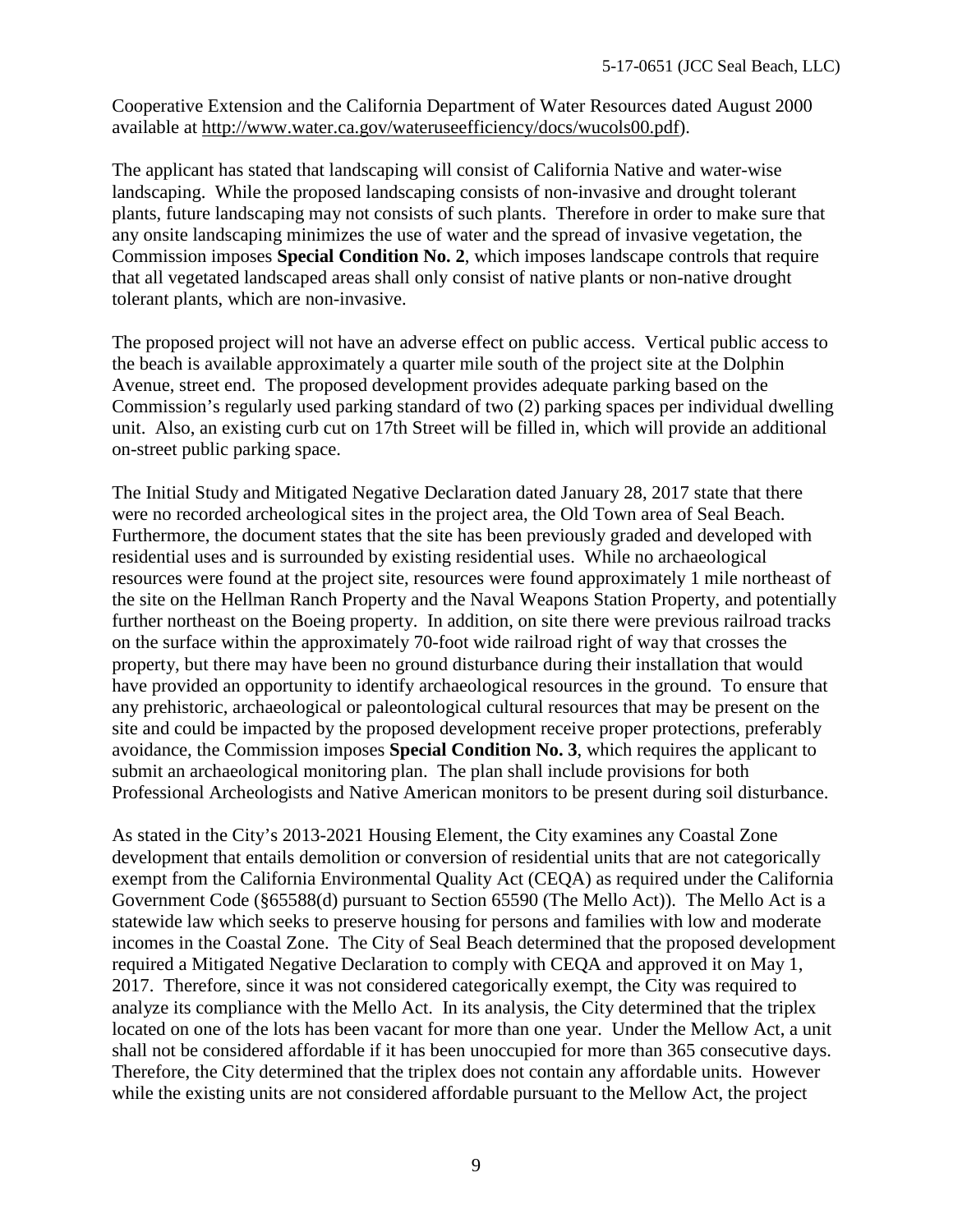#### 5-17-0651 (JCC Seal Beach, LLC)

includes the demolition of three units that likely would be more affordable than the single-family residences proposed for construction, so the project may contribute to an increase in housing costs in this area. However, the proposed project will result in one more additional residential unit than currently exists, thus increasing housing opportunities more generally and off-setting, to some extent, the project's impacts on housing costs in this area.

The subject site is located in a dense residentially zoned area where numerous residential opportunities are available and amenities such as restaurants, convenience stores, grocery store, etc. are located within a maximum ½ a mile. In addition, the public beach is located approximately a quarter mile south of the project site at the Dolphin Avenue, street end. Thus, the project is located in an area that can accommodate it and will not have cumulative adverse impacts to coastal resources. In addition, the location of the subject site within these nearby amenities minimizes vehicle miles traveled and energy consumption, as required by Coastal Act sections 30250 and 30253(d).

The Coastal Act contains policies emphasizing the importance of encouraging the protection of existing affordable housing (section 30604(g)) and planning for concentration of development (section 30250). These are important objectives, but difficult to address in a meaningful way on a project-by-project basis. Housing, affordability, density, and planning for future development in Seal Beach is more appropriately addressed through the City's Local Coastal Program. Here, Seal Beach does not currently have a certified LCP. The Commission previously approved a Land Use Plan for Seal Beach with suggested modifications; however, the City of Seal Beach did not accept those changes and the Commission's approval of the LUP expired. The City has received a Commission grant for the development of an LCP, so this presents an opportunity to address affordable housing in the context of an LCP.

### <span id="page-9-0"></span>**B. DEVELOPMENT**

As proposed, the development is located within an existing developed area and is compatible with the character and scale of the surrounding area. The project provides adequate parking based on the Commission's typically applied standards. Therefore, the Commission finds that the development conforms with Sections 30250, 30251, and 30252 of the Coastal Act.

### <span id="page-9-1"></span>**C. PUBLIC ACCESS**

The proposed project involves development on private property with no existing public access where the existing residential structure will be replaced with new residences. Thus, approval of this permit will not affect the public's ability to gain access to, and/or to use the coast and nearby recreational facilities. As conditioned, the Commission finds that the development conforms with Sections 30210 through 30214, Sections 30220 through 30224, and 30252 of the Coastal Act.

### <span id="page-9-2"></span>**D. WATER QUALITY**

The proposed development has a potential for a discharge of polluted run-off from the project site into coastal waters. The development, as proposed and as conditioned, incorporates design features to minimize the effect of construction and post-construction activities on the marine environment. These design features include, but are not limited to, the appropriate management of equipment and construction materials, reducing run-off through the use of permeable surfaces,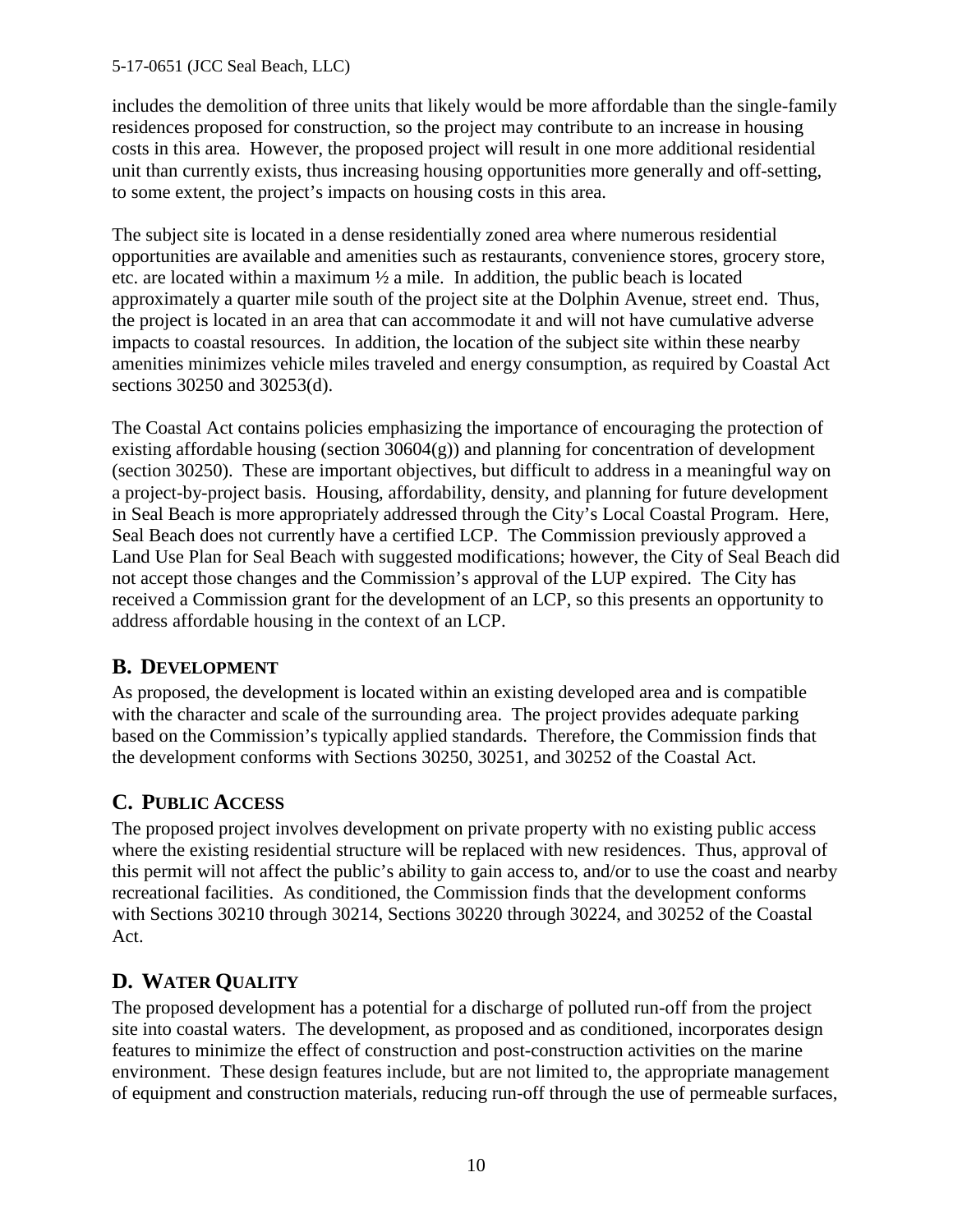the use of non-invasive drought tolerant vegetation to reduce and treat the run-off discharged from the site, and for the use of construction and post-construction best management practices to minimize the project's adverse impact on coastal waters. As conditioned, the Commission finds that the development conforms with Sections 30230 and 30231 of the Coastal Act regarding the protection of water quality to promote the biological productivity of coastal waters and to protect human health.

## <span id="page-10-0"></span>**E. LOCAL COASTAL PROGRAM (LCP)**

Section 30604 of the Coastal Act provides for the issuance of coastal development permits directly by the Commission in regions where the local government having jurisdiction does not have a certified local coastal program. The permit may only be issued if the Commission finds that the proposed development will not prejudice the ability of the local government to prepare a Local Coastal Program, which conforms with the Chapter 3 policies of the Coastal Act.

On July 28, 1983, the Commission denied the City of Seal Beach Land Use Plan (LUP) as submitted and certified it with suggested modifications. The City did not act on the suggested modifications within six months from the date of Commission action. Therefore, pursuant to Section 13537(b) of the California Code of Regulations, the Commission's certification of the land use plan with suggested modifications expired. The LUP has not been resubmitted for certification since that time.

The proposed development is consistent with the Chapter 3 policies of the Coastal Act. Therefore, the Commission finds that the proposed development would not prejudice the ability of the City to prepare a certified coastal program consistent with the Chapter 3 policies of the Coastal Act.

### <span id="page-10-1"></span>**F. CALIFORNIA ENVIRONMENTAL QUALITY ACT (CEQA)**

Section 13096 of Title 14 of the California Code of Regulations requires Commission approval of Coastal Development Permit applications to be supported by findings showing the approval, as conditioned, to be consistent with any applicable requirements of the California Environmental Quality Act (CEQA). Section 21080.5(d)(2)(A) of CEQA prohibits a proposed development from being approved if there are feasible alternatives or feasible mitigation measures available which would substantially lessen any significant adverse effect which the activity may have on the environment. The Commission's regulatory program for reviewing and granting CDPs has been certified by the Resources Secretary to be the functional equivalent of CEQA. (14 CCR § 15251(c).)

In this case, the City of Seal Beach is the lead agency and the Commission is a responsible agency for the purposes of CEQA. A Mitigated Negative Declaration was approved for this project on May 1, 2017 by the Planning Commission. Mitigation measures included a measure to minimize any impacts to air quality, biological resources and water quality. As a responsible agency under CEQA, the Commission has determined that the proposed project, as conditioned, is consistent with the marine resources, water quality, hazards and public access policies of the Coastal Act. As conditioned, there are no feasible alternatives or feasible mitigation measures available which would substantially lessen any significant adverse impact which the activity may have on the environment. Therefore, the Commission finds that the proposed project can be found consistent with the requirements of the Coastal Act to conform to CEQA.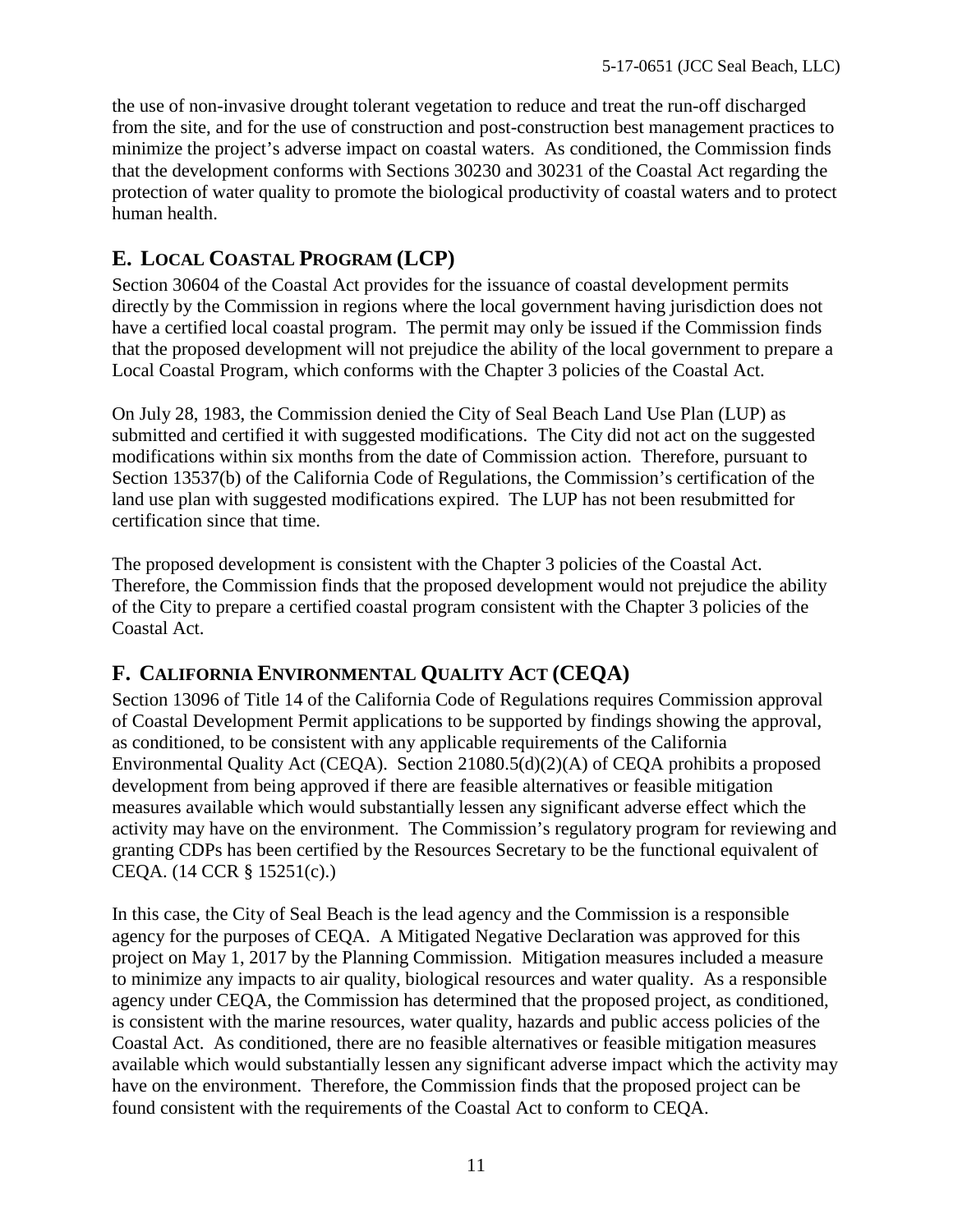### **APPENDIX A: Substantive File Documents**

<span id="page-11-0"></span>Coastal Development Permit No. P-5-11-78-3359-(Grossgold); Mitigated Negative Declaration approved by the City of Seal Beach Planning Commission on May 1, 2017; City of Seal Beach Planning Commission Resolution No. 17-12; City of Seal Beach Planning Department Approvalin-Concept dated May 23, 2017; Letter from Commission staff to JCC Seal Beach, LLC dated August 25, 2017; Soils Investigation, Proposed Residential Development, 232  $17<sup>th</sup>$  Street, Seal Beach, California (Project Number 19261-16) prepared by Norcal Engineering dated December 5, 2016; Letter from JCC Seal Beach, LLC to Commission Staff dated February 13, 2018; Letter from Timothy S. Racisz to JCC Seal Beach, LLC dated November 28, 2017; and Water Quality Management Plan (WQMP) prepared for JCC Seal Beach, LLC dated October 13, 2017.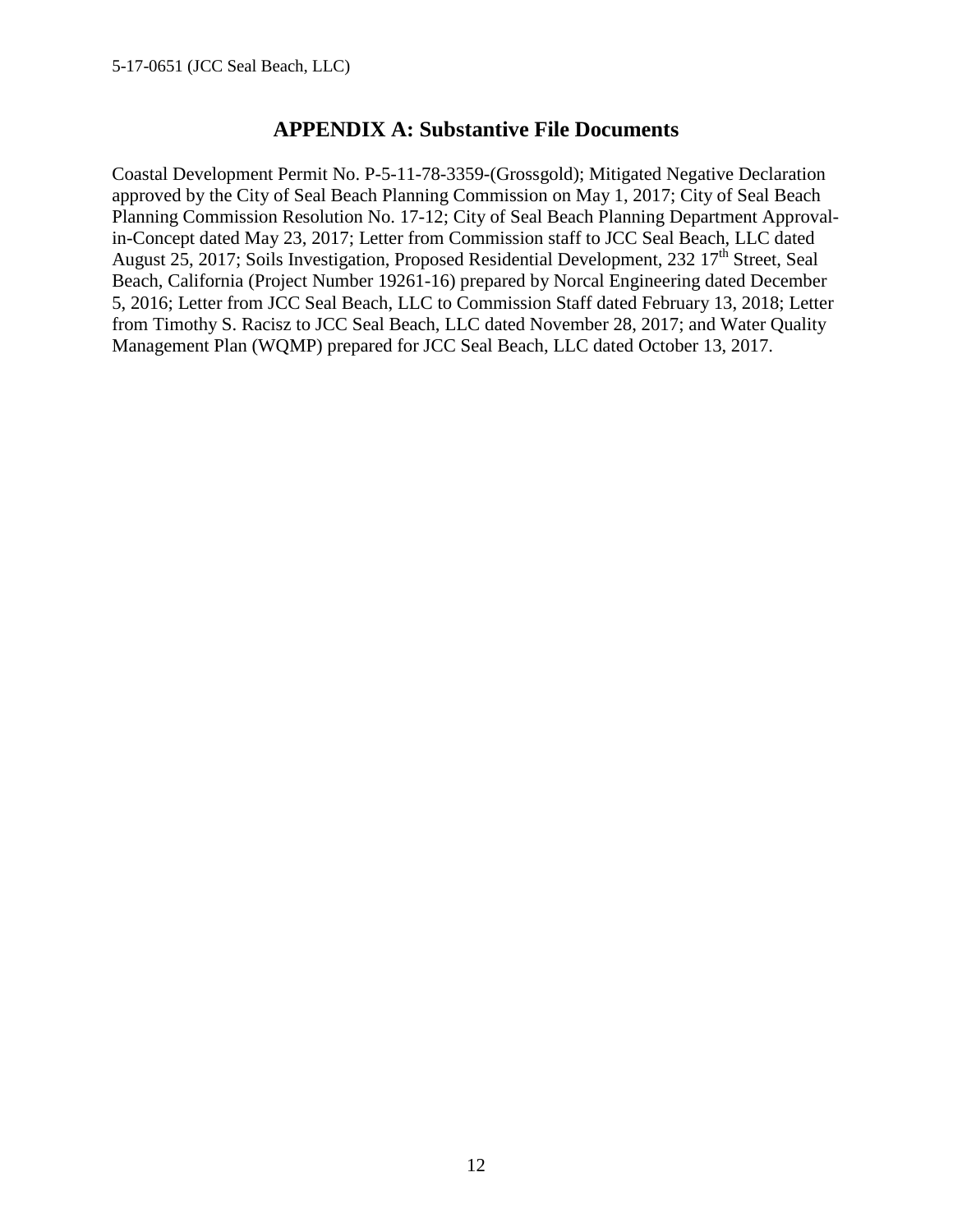### **APPENDIX B: Cultural Resources Significance Testing Plan Procedures**

<span id="page-12-0"></span>A. An applicant seeking to recommence construction following discovery of cultural deposits shall submit a Significance Testing Plan for the review and approval of the Executive Director. The Significance Testing Plan shall identify the testing measures that will be undertaken to determine whether the cultural deposits are significant. The Significance Testing Plan shall be prepared by the project archaeologist(s), in consultation with the Native American monitor(s), and the Most Likely Descendent (MLD) when State Law mandates identification of a MLD. The Executive Director shall make a determination regarding the adequacy of the Significance Testing Plan within 10 working days of receipt. If the Executive Director does not make such a determination within the prescribed time, the plan shall be deemed approved and implementation may proceed.

1. If the Executive Director approves the Significance Testing Plan and determines that the Significance Testing Plan's recommended testing measures are de minimis in nature and scope, the significance testing may commence after the Executive Director informs the permittee of that determination.

2. If the Executive Director approves the Significance Testing Plan but determines that the testing measures therein are not de minimis, significance testing may not recommence until after an amendment to this permit is approved by the Commission.

3. Once the measures identified in the Significance Testing Plan are undertaken, the permittee shall submit the results of the testing to the Executive Director for review and approval. The results shall be accompanied by the project archeologist's recommendation as to whether the deposits are significant. The project archeologist's recommendation shall be made in consultation with the Native American monitors and the MLD when State Law mandates identification of a MLD. The Executive Director shall make the determination as to whether the deposits are significant based on the information available to the Executive Director. If the deposits are found to be significant, the permittee shall prepare and submit to the Executive Director a supplementary Archeological Plan in accordance with subsection B of this condition and all other relevant subsections. If the deposits are found to be not significant, then the permittee may recommence grading in accordance with any measures outlined in the significance testing program.

B. An applicant seeking to recommence construction following a determination by the Executive Director that the cultural deposits discovered are significant shall submit a Supplementary Archaeological Plan for the review and approval of the Executive Director. The Supplementary Archeological Plan shall be prepared by the project archaeologist(s), in consultation with the Native American monitor(s), the Most Likely Descendent (MLD) when State Law mandates identification of a MLD, as well as others identified in subsection C below. The Supplementary Archeological Plan shall identify proposed investigation and mitigation measures. The range of investigation and mitigation measures considered shall not be constrained by the approved development plan. Mitigation measures considered may range from in-situ preservation to recovery and/or relocation. A good faith effort shall be made to avoid